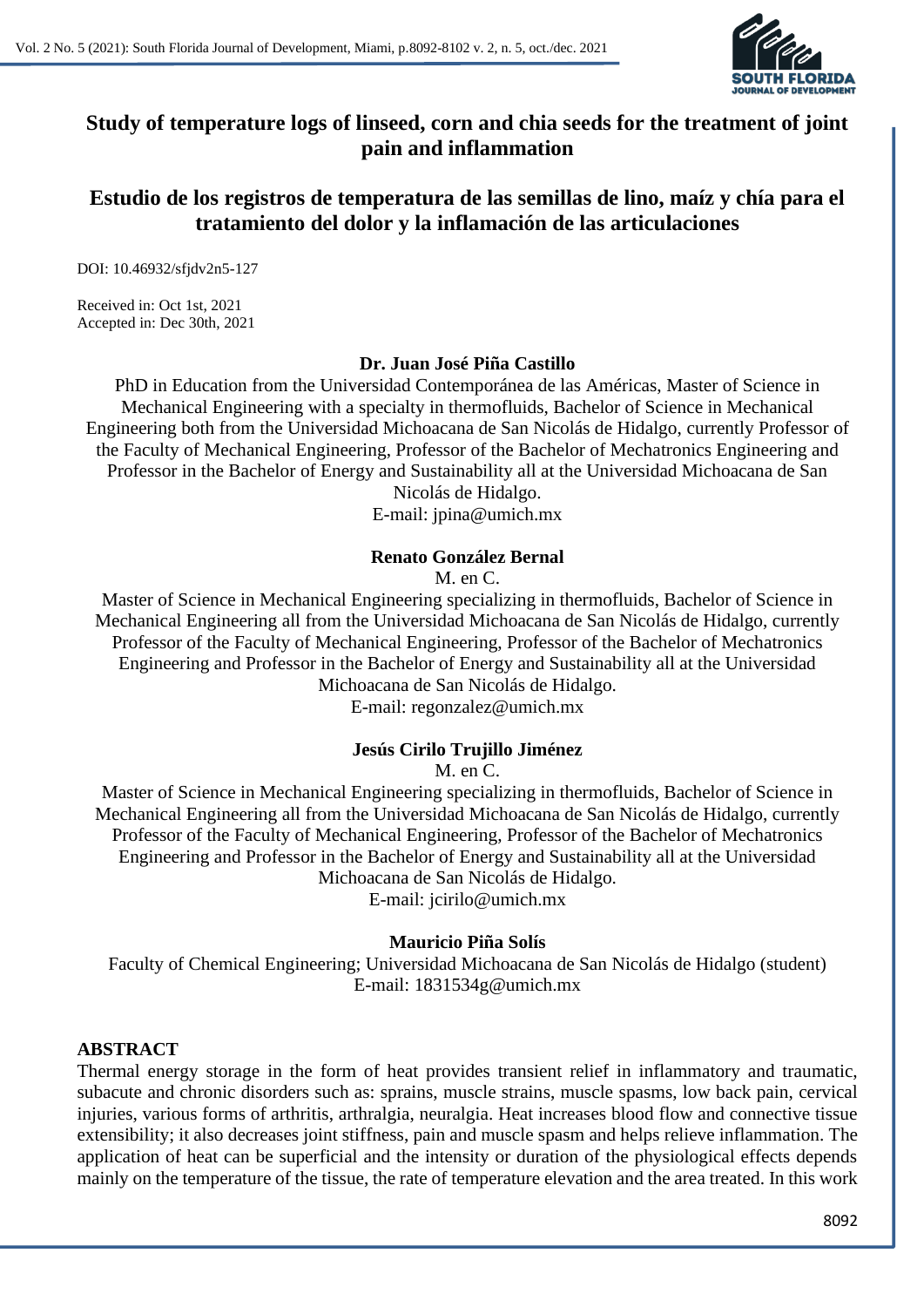

a comparison of the capacity to absorb and contain sensible heat using a combination of linseed, corn and chia seeds in water is made in order to identify which combination is able to retain heat longer and to take advantage of this characteristic in the treatment of pain and inflammation.

**Keywords:** Thermal energy, temperature, thermal energy.

# **RESUMEN**

El almacenamiento de energía térmica en forma de calor proporciona un alivio transitorio en trastornos inflamatorios y traumáticos, subagudos y crónicos como: esguinces, distensiones musculares, espasmos musculares, lumbalgias, lesiones cervicales, diversas formas de artritis, artralgias, neuralgias. El calor aumenta el flujo sanguíneo y la extensibilidad del tejido conectivo; también disminuye la rigidez articular, el dolor y el espasmo muscular y ayuda a aliviar la inflamación. La aplicación de calor puede ser superficial y la intensidad o duración de los efectos fisiológicos depende principalmente de la temperatura del tejido, del ritmo de elevación de la temperatura y de la zona tratada. En este trabajo se realiza una comparación de la capacidad de absorber y contener el calor sensible utilizando una combinación de semillas de lino, maíz y chía en agua, con el fin de identificar qué combinación es capaz de retener el calor durante más tiempo y aprovechar esta característica en el tratamiento del dolor y la inflamación.

**Palabras clave:** Energía térmica, temperatura, energía térmica.

# **1 INTRODUCTION**

Low back pain is a frequent problem that affects 80 out of every 100 people and increases in those who suffer from obesity. According to the International Society for the Study of the Lumbar Spine, low back pain is defined as "a painful syndrome localized in the lumbar region (lower back) with eventual irradiation to the gluteal region, the hips or the distal part of the abdomen". In the acute state, this syndrome is aggravated by all movements and in the chronic form only by certain movements of the lumbar spine.According to the World Health Organization (WHO) it is the first cause of consultation worldwide (70%) where only 4% require surgery. When low back pain is not adequately treated, it can cause frequent relapses and prevent the person from returning to his/her daily activities, causing prolonged periods of disability.Low back pain presents costs associated with work incapacity; approximately 30% of low back pain carriers in Mexico require incapacity. In the United Kingdom, absenteeism associated with this disease is 13%, while in the United States it is 33%. leads to pain and loss of function primarily in the knees and hips, affects 9.6% of men and 18% of women aged >60 years. Increases in life expectancy and ageing populations are expected to make osteoarthritis the fourth leading cause of disability by the year 2020.This demonstrates the importance of having specific national statistics, since it is possible that working conditions modify this variable.

Some risk factors for low back pain are:

Genetic predisposition, Standing for a long time, Carrying heavy things, Overweight or obesity, Sedentary lifestyle, Work stress, Inadequate postures and Unsafe acts in physical activities.Physical load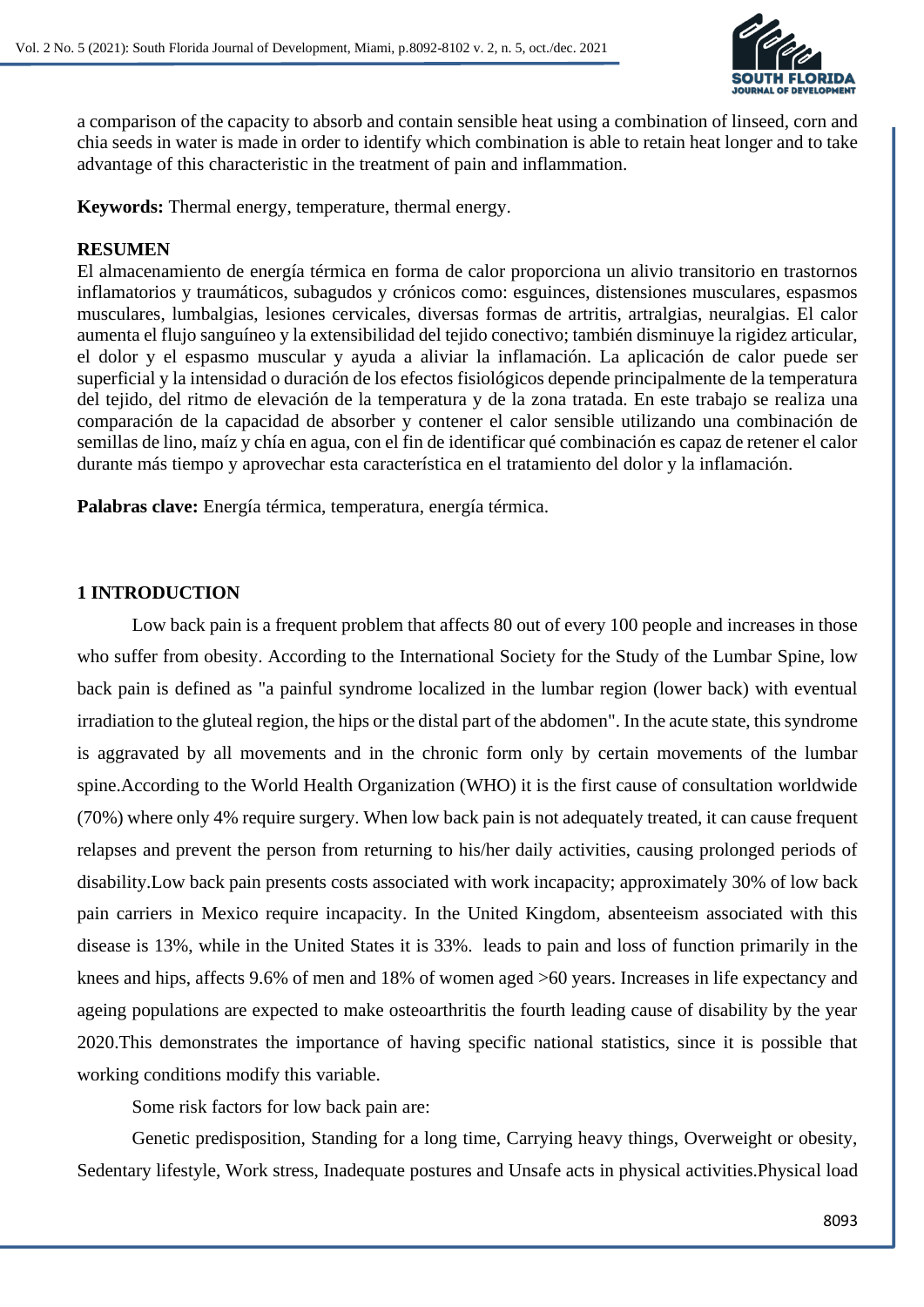

and psychosocial factors are risk factors that were associated with the incidence and prevalence of low back pain.

Classification of acute back pain

The patient with acute backache should be assessed as having:

- simple back pain
- nerve root pain
- possible serious spinal pathology.
- This distinction is made on clinical grounds without the need for investigations.

The treatments recommended in general measures for the relief of low back pain are:

Rest: It should only be indicated in the first 48 hours if the pain is disabling. There is sufficient scientific evidence that prolonged rest does not improve the prognosis, but rather favors the loss of physical fitness.Education: Includes information on the treatment process and its usual evolution towards resolution in a short period of time.Suppression of risk factors and activity modification. Suspend those activities that increase pain, perform your daily activities of less effort and do not fall into inactivity.Physical treatments: Manual massage, thermotherapy, electrotherapy, traction, manipulations, and exercises (stretching and strengthening sessions).Pharmacological treatment: Non-steroidal antiinflammatory drugs, analgesics, muscle relaxants, corticosteroids.Heat Treatment: Heat provides transient relief in subacute and chronic inflammatory and traumatic disorders.Heat energy storage is defined as the temporary storage of concentrated energy at high temperatures. Thermal energy storage can mitigate environmental impacts and facilitate more efficient energy systems, featuring a longer thermal storage period, typically three or more months. This can contribute significantly to meeting society's needs in systems requiring heat transfer, such as the treatment of pain and inflammation. At present, linseed, corn and chia seeds are not in wide demand in society, so they can be acquired at low cost.Sensible heat. It is the heat energy that supplied to a body or an object, causes it to increase its temperature without affecting its molecular structure and therefore its phase. The conductivity of the material is of importance, since it determines the capacity to absorb and release the heat contained in it.

Background

Thermal energy storage can be defined as a technology in which thermal energy is stored by heating or cooling a storage medium so that this energy can be used for other applications at a later time.The thermal behavior of materials is a broader topic, more directly related to their general thermal properties, than to thermal effects of specific interest; for example, heat transfer processes, or the fact that when energy is added to a material, it heats up, are general thermal behaviors of matter, which are not usually included in the analysis of thermal effects. Most of the time, thermal effects are understood to focus only on materials (understood as solid materials), and to deal with the effects of an uncomfortable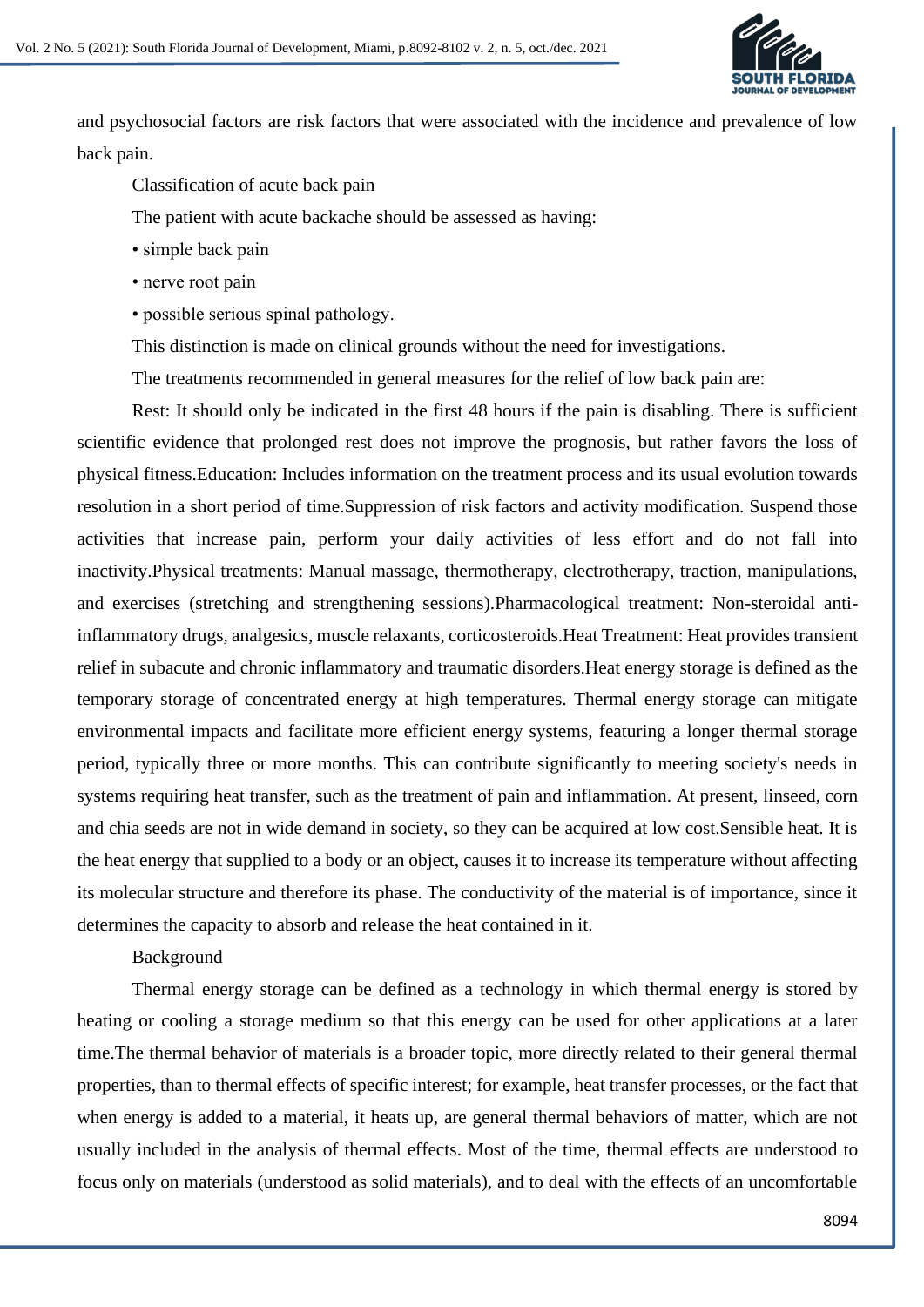

(cold or hot) working temperature on some material properties, including the thermal processes used to produce, change or remove those materials. Sometimes also referred to as "the effect of heat on materials," i.e., the effect of heating to increase internal energy. Of course, the effects of cooling are also relevant.

The traditional thermal effects are:

- Phase change, basically melting and boiling.
- Glass transition temperature.
- Dimensional change, basically thermal expansion.
- Elasto-plastic changes, due to thermal stresses.
- Brittle/ductile transition temperature.
- Chemical change, decomposition, oxidation, ignition.
- Other physical changes such as drying, segregation, outgassing, color change, etc.

- Thermal effects due to non-thermal causes: frictional heating, electrical heating, chemical heating, nuclear heating.

Small temperature changes can lead to the storage of large amounts of heat. If the stored energy must be kept for a long time before use, or be transported to a place far away from the original thermal source, thermochemical storage is the best solution.

## **Objectives**

To analyze the temperature records of three types of seeds (linseed, corn and chia) to relate them to efficient thermal energy storage and their application in pain and inflammation treatments.

## Method

For the present investigation a metallic container was used which was filled with one liter of water, the container was exposed to fire until the water reached its boiling point, then the heat source was removed and with the help of a thermocouple water temperature readings were taken every three minutes until it reached room temperature.

| Table 1. Shows the ambient temperature conditions and type of thermocouple used. |              |  |  |
|----------------------------------------------------------------------------------|--------------|--|--|
| Ambient temperature                                                              | Thermocouple |  |  |
| $-25^{\circ}$ C                                                                  | Type K       |  |  |

In order to obtain the water cooling curve, the boiling temperature was  $93^{\circ}$ C and the ambient temperature 25°C.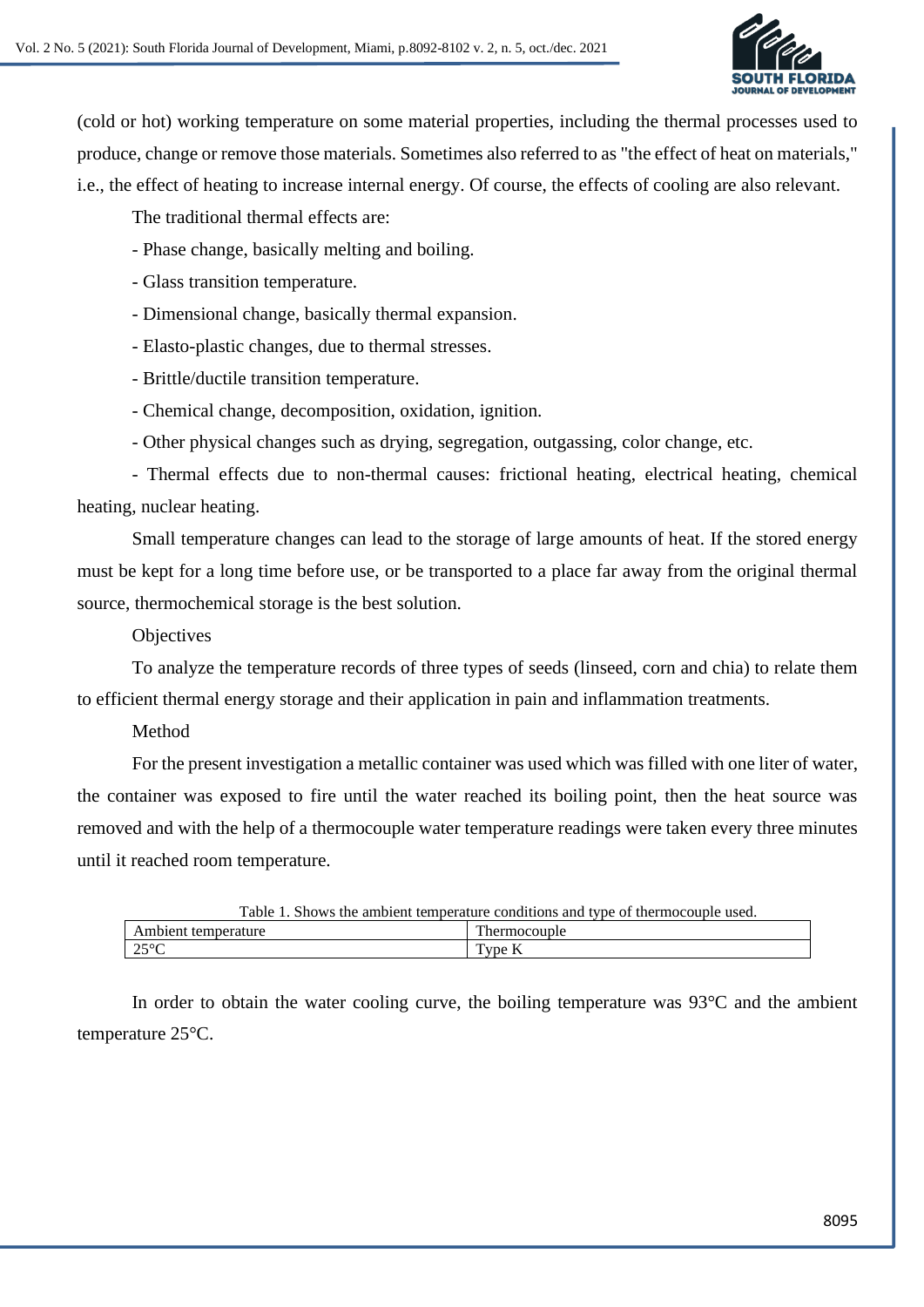

Figure 1 shows the record of the cooling temperature, showing that the water reaches room temperature at 81 minutes. This will serve as a reference for the final analysis.



In the case of the water mixtures with the three types of seeds, 150 grams of each species were added to the water and the mixture was brought to boiling point, obtaining the following results.

# Results

From the records obtained, the cooling data were obtained, recording on the vertical axis the temperature in degrees Celsius and on the horizontal axis the time expressed in minutes, for each case.

Figure 2. Shows the cooling temperature record, showing that the water reaches room temperature at 81 minutes, while the water-linseed mixture reaches room temperature at 96 minutes, with a difference of 15 minutes until thermal equilibrium is reached.



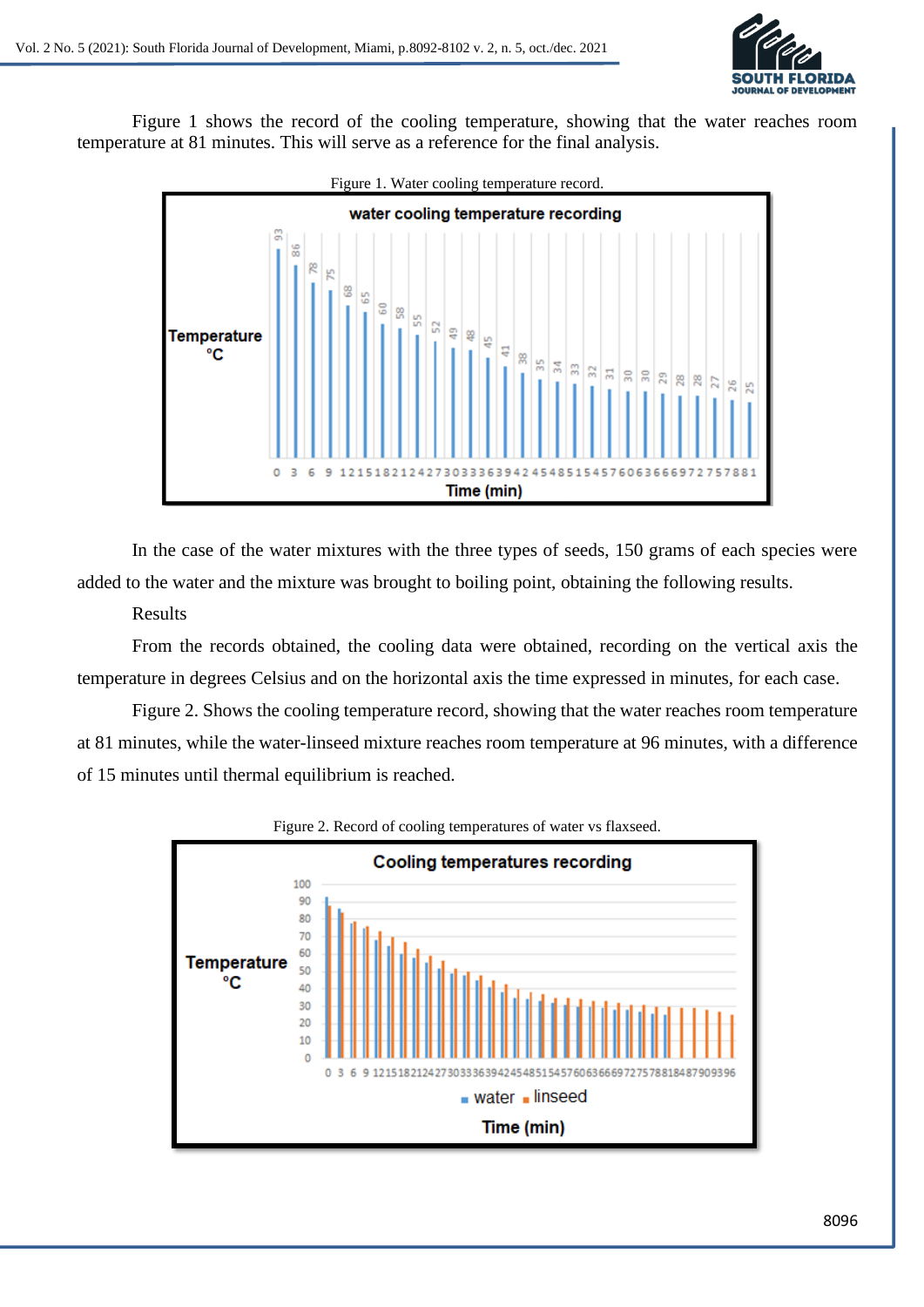

Figure 3 shows the cooling temperature record, showing that water reaches room temperature at 81 minutes, while the water-corn mixture reaches room temperature at 114 minutes, with a difference of 33 minutes until thermal equilibrium is reached.



Figure 4 shows the cooling temperature record, showing that the water reaches room temperature at 81 minutes, while the water and chia mixture reaches room temperature at 129 minutes, with a difference of 48 minutes until thermal equilibrium is reached.



Figure 5 shows that in the case of water there are large temperature jumps and then the heat transfer slows down and the water-chia mixture maintains a more constant heat transfer rate.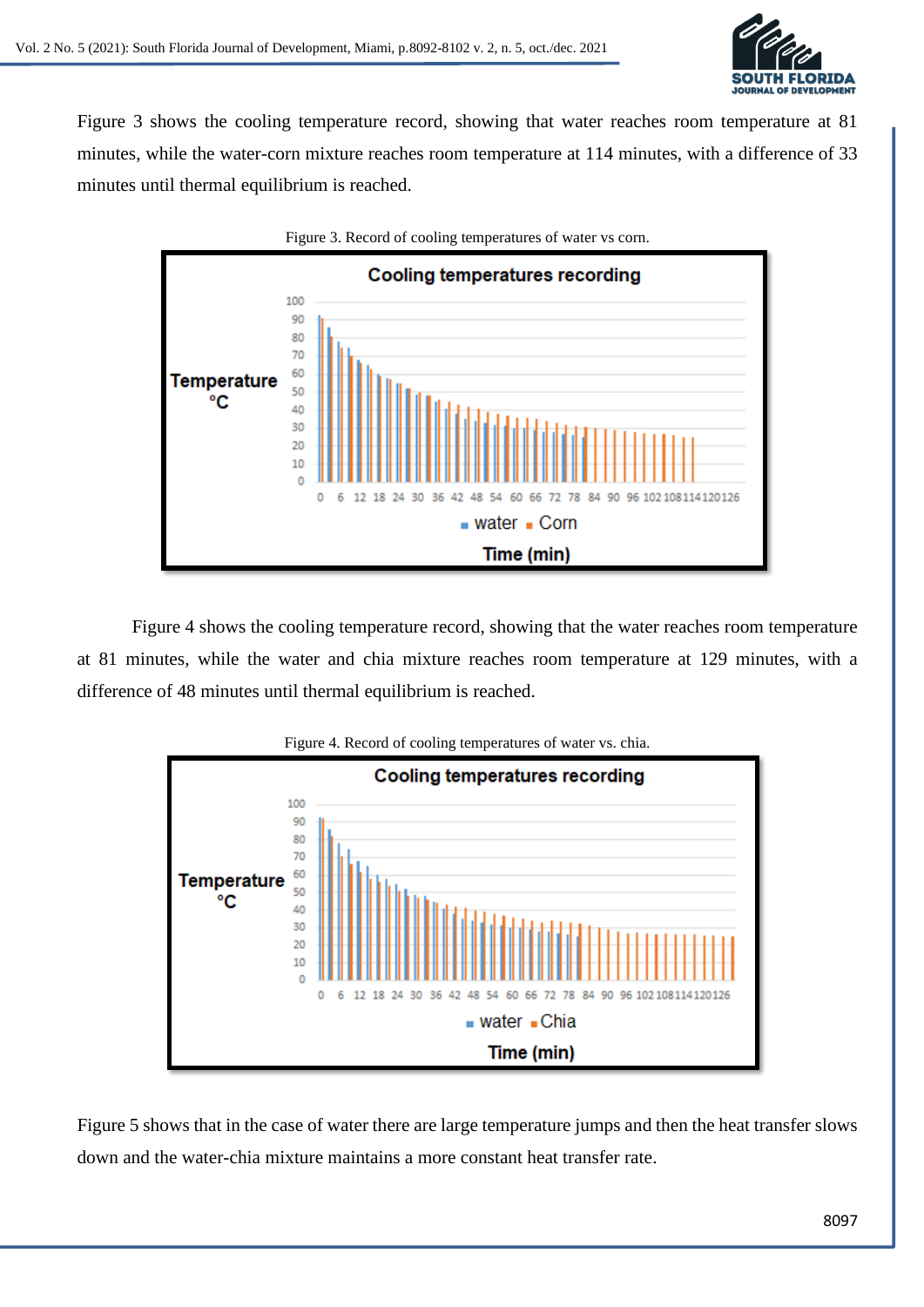



In the case of the mixture of water with chia, it is observed that it is the mixture that retains heat longer. Based on the information, the following data tables are presented.

| e 2. Temperature measurements for common |                  |          |
|------------------------------------------|------------------|----------|
| Measurement                              | Temperature (°C) | dТ<br>dt |
| 1                                        | 92               |          |
| 2                                        | 82               | 0.0556   |
| 3                                        | 71               | 0.0611   |
| 4                                        | 66               | 0.0277   |
| 5                                        | 62               | 0.0222   |
| 6                                        | 58               | 0.0222   |
| 7                                        | 56               | 0.0111   |
| 8                                        | 54               | 0.0111   |
| 9                                        | 51               | 0.0167   |
| 10                                       | 48               | 0.0167   |
| 11                                       | 47               | 0.0056   |
| 12                                       | 46               | 0.0056   |
| 13                                       | 44               | 0.0111   |
|                                          |                  |          |

## Table 2. Temperature measurements for common water

Table 3. Temperature measurements for water/chia mixture

| Measurement | Temperature (°C) | dТ<br>dt |
|-------------|------------------|----------|
| 1           | 90               |          |
| 2           | 88               | 0.0111   |
| 3           | 86               | 0.0111   |
| 4           | 84               | 0.0111   |
| 5           | 84               | 0        |
| 6           | 82               | 0.0111   |
| 7           | 82               | 0        |
| 8           | 79               | 0.0167   |
| 9           | 78               | 0.0056   |
| 10          | 78               | 0        |
| 11          | 76               | 0.0111   |
| 12          | 76               | 0        |
| 13          | 74               | 0.0111   |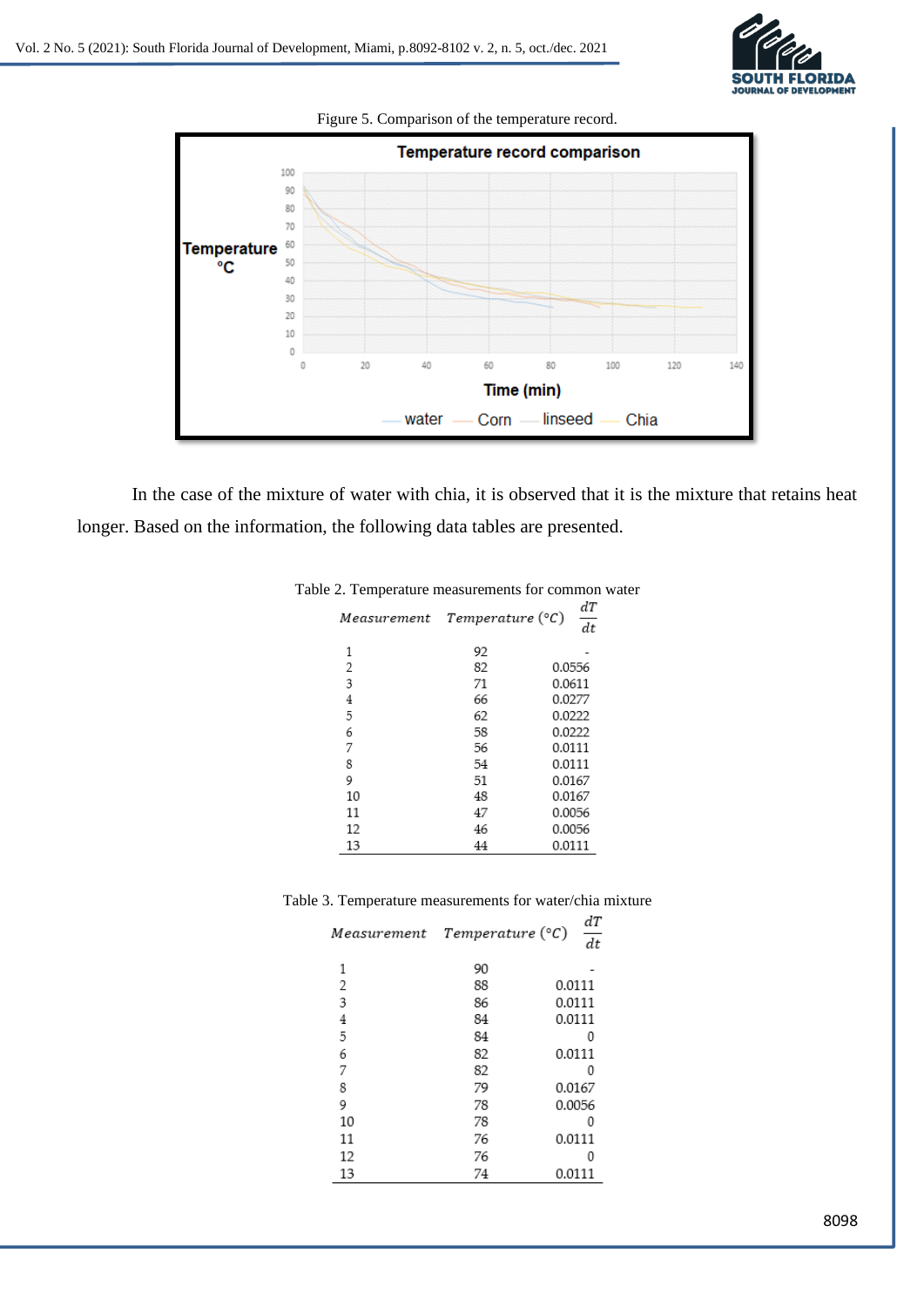

# **2 ANALYSIS OF RESULTS**

From the measurements taken and the tables made, graphs were made showing temperature versus time.

In Figure 6, it is possible to observe how chia maintained a higher temperature compared to the temperature drop in the case of common water.

As the temperature difference between the two substances is significant, since at time 13 there is  $a \Delta T = 30^{\circ}$ C between the two substances, having elapsed the same amount of time.



Figure 6. T-t graph of heat release for both cases.

Figure 7 shows the  $\frac{dT}{dt} - t$  graph, which shows the speed with which the temperature dropped in both substances.

In the case of common water, it can be seen how in the first measurement intervals the temperature jumps were very large until the heat transfer process slowed down a little.

On the contrary, according to the results shown in the graph, the mixture of water and chia seeds started with a constant temperature change and then there were no changes in its temperature.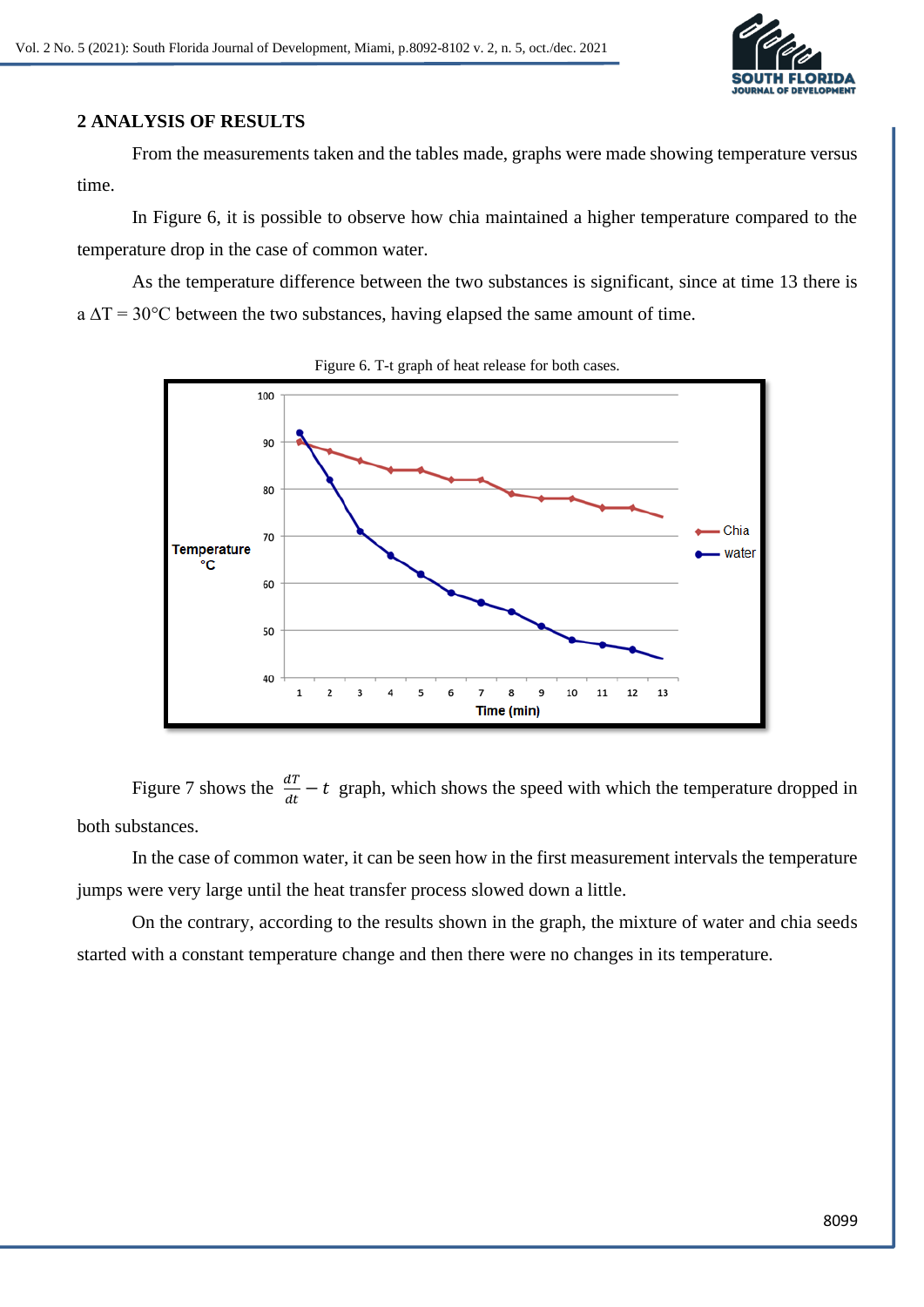



## **3 CONCLUSIONS**

According to the results obtained and their interpretation, it can be concluded that chia is a good heat storage material when compared to water, since it has a greater heat retention capacity because its heat loss rate is lower than that of water and because it has a great difference in temperature at the same time.

This mixture should be considered for heat therapy to treat low back pain and inflammation, which dilates blood vessels and promotes blood flow. This helps to 'open up' the sore muscles and relaxes them. Thus, circulation improves and provides more oxygen and nutrients to the muscles.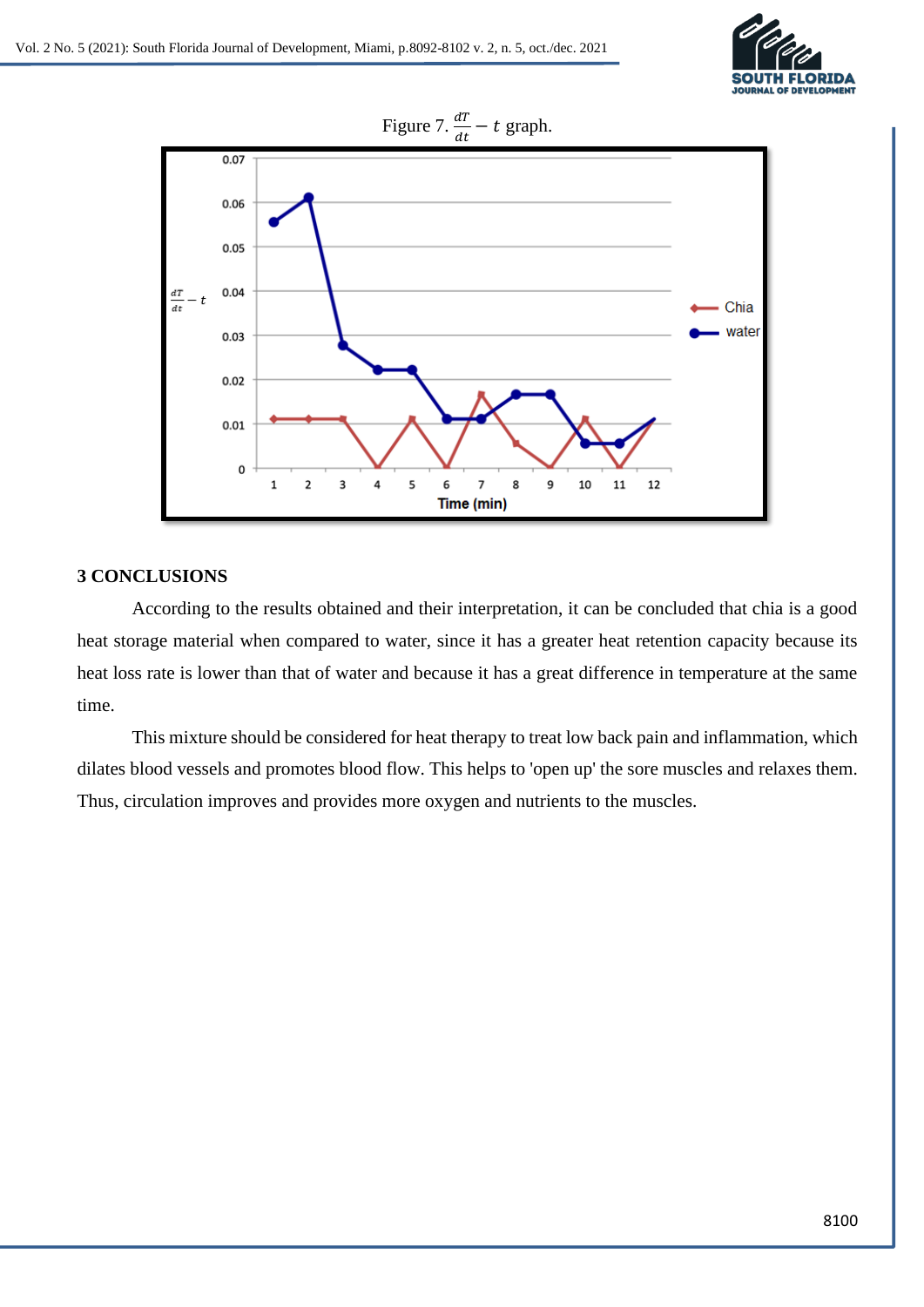

### **REFERENCES**

Paksoy, H. O. (2005). Thermal Energy Storage for Sustainable Energy Consumption. Izmir, Turquía: NATO Science Series.

Jayson MI. Acute back pain. Clin Med 2001;1:188-89 [Crossref], [PubMed], [Web of Science ®], [Google Scholar]

Woolf AD, Pfleger B. Burden of major musculoskeletal conditions. Bull World Health Organ 2003;81:646-56 [PubMed], [Web of Science ®], [Google Scholar]

NINDS. Pain: hope through research. 2009. Available at: http://www.ninds.nih.gov [Last accessed 11 June 2009] [Google Scholar]

Lawrence RC, Felson DT, Helmick CG, et al. Estimates of the prevalence of arthritis and other rheumatic conditions in the United States. Part II. Arthritis Rheum 2008;58:26-35 [Crossref], [PubMed], [Web of Science ®], [Google Scholar]

Raspe H, Hueppe A, Neuhauser H. Back pain, a communicable disease?. Int J Epidemiol 2008;37:69- 74 [Crossref], [PubMed], [Web of Science ®], [Google Scholar]

Suka M, Yoshida K. Musculoskeletal pain in Japan: prevalence and interference with daily activities. Mod Rheumatol 2005;15:41-7 [Taylor & Francis Online], [Google Scholar]

United States Bone and Joint Decade. USBJD Condition Kit: Low Back Pain. Scope of the Disease. 2007. Available at: www.usbjd.org/patients\_public/index.cfm [Last accessed 11 June 2009] [Google Scholar]

Wenig CM, Schmidt CO, Kohlmann T, et al. Costs of back pain in Germany. Eur J Pain 2009;13:280- 6 [Crossref], [PubMed], [Web of Science ®], [Google Scholar]

Wynne-Jones G, Dunn KM, Main CJ. The impact of low back pain on work: a study in primary care consulters. Eur J Pain 2008;12:180-8 [Crossref], [PubMed], [Web of Science ®], [Google Scholar]

Canadian Chiropractic Association. Survey of Canadian Adults: Back Pain. 2003. Available at: http://www.ccachiro.org/client/cca/cca.nsf/object/Back+Pain/\$file/5360+back+pain.pdf [Last] accessed 11 June 2009] [Google Scholar]

Walker BF, Muller R, Grant WD. Low back pain in Australian adults: the economic burden. Asia Pacific J Public Health 2003;15:79-87 [Crossref], [PubMed], [Google Scholar]

Licciardone JC. The epidemiology and medical management of low back pain during ambulatory medical care visits in the United States. Osteopath Med Prim Care 2008;2:11 [Crossref], [PubMed], [Google Scholar]

Kaiser Permanente. Controlling presenteeism. A healthy and productive workforce is the solution. 2009. Available

at: https://brokernet.kp.org/wps/wcm/connect/a07c25804dea54bf5b9db7/TTHP\_PresenteeismCA.pdf? MOD=AJPERES [Last accessed 6 June 2009] [Google Scholar]